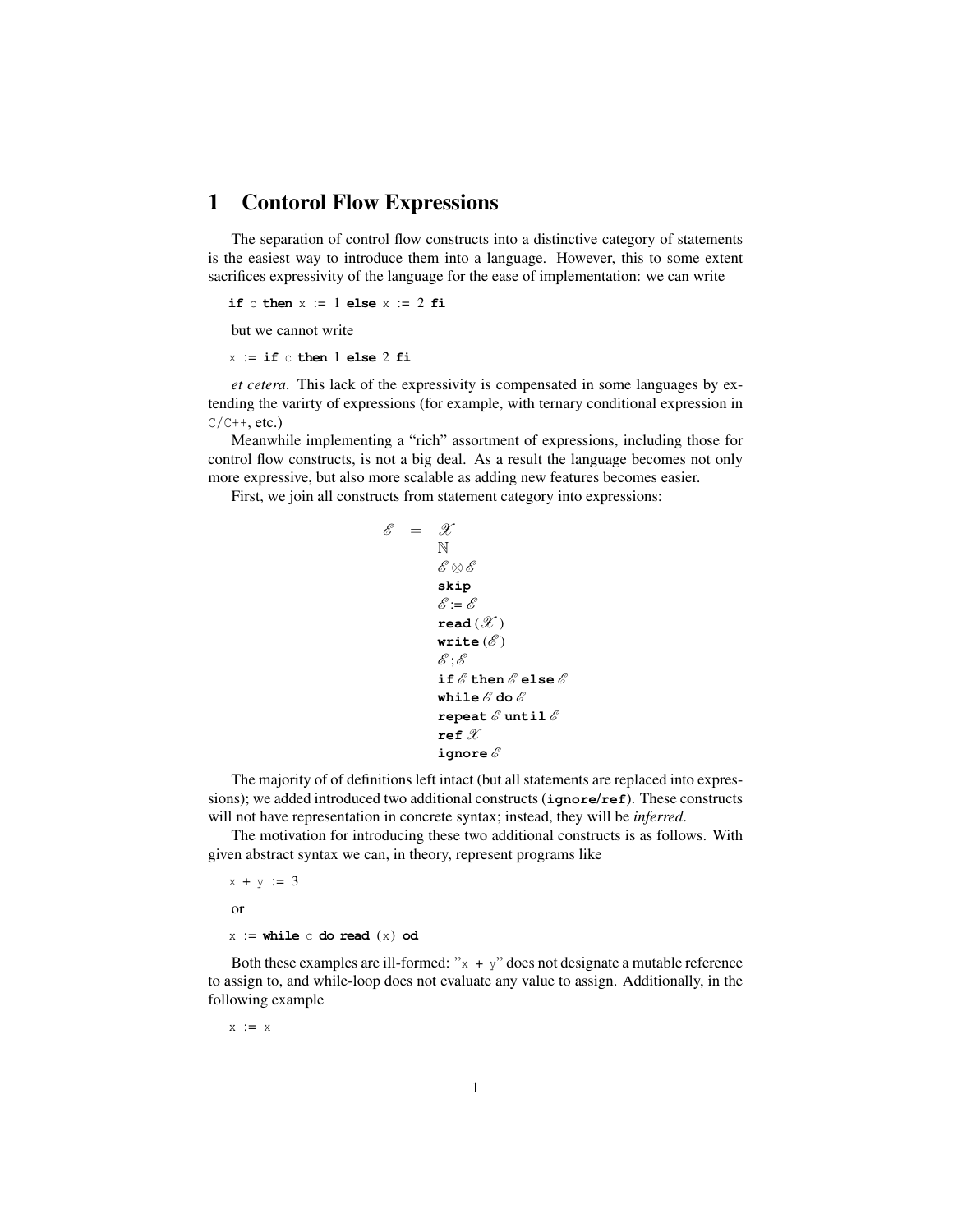<span id="page-1-0"></span>

| Ref $\vdash$ ref $x$                             | Val $\vdash x$                   | void $\vdash$ ignore $x$ | $x \in \mathcal{X}$ |
|--------------------------------------------------|----------------------------------|--------------------------|---------------------|
| Val $\vdash l$ , Val $\vdash r$                  | Val $\vdash l$ , Val $\vdash r$  |                          |                     |
| Val $\vdash l$ , Val $\vdash l$ , Val $\vdash r$ |                                  |                          |                     |
| Val $\vdash l$ ignore $l \oplus r$               |                                  |                          |                     |
| Volid $\vdash$ signore $l \oplus r$              |                                  |                          |                     |
| Volid $\vdash$ skip                              |                                  |                          |                     |
| Ref $\vdash l$ , Val $\vdash r$                  | Teff $\vdash l$ , Val $\vdash r$ |                          |                     |
| Volid $\vdash$ signore $(l := r)$                |                                  |                          |                     |
| Volid $\vdash$ read $(x)$                        |                                  |                          |                     |
| Volid $\vdash$ read $(x)$                        |                                  |                          |                     |
| Volid $\vdash$ write $(e)$                       |                                  |                          |                     |
| Volid $\vdash$ write $(e)$                       |                                  |                          |                     |
| Volid $\vdash$ write $(e)$                       |                                  |                          |                     |
| Volid $\vdash$ write $(e)$                       |                                  |                          |                     |
| Val $\vdash e$ , Id $\vdash e$ , Id $\vdash s$   |                                  |                          |                     |
| Val $\vdash e$ , Void $\vdash s$                 |                                  |                          |                     |
| Volid $\vdash$ while $e$ do $s$                  |                                  |                          |                     |
| Val $\vdash e$ , Void $\vdash s$                 |                                  |                          |                     |
| Volid $\vdash$ write $e$                         |                                  |                          |                     |

Figure 1: Well-formed Expressions

the syntactic role of "x" in left and right side of assignment is different: while the left-side designates a reference to assign to, the right-side designates a dereferenced value.

We can rule out such ill-formed expressions by a mean of their *static semantics* (see Fig. [1\)](#page-1-0). At the same time this static semantics can be used to *infer* the placements of "**ignore**" and "**ref**" constructs (provided that these placements exist). For example, for an incomplete abstract syntax

 $x := y$ 

the following complete well-formed AST can be inferred:

 $ref(x) := y$ 

*et cetera*.

The top-level well-formedness condition for the while program *p* (which is now a single expression) is

Void  $\vdash p$ 

and from now on we will consider only well-formed programs.

## 1.1 Concrete syntax

We also need to stipulate the details of concrete syntax: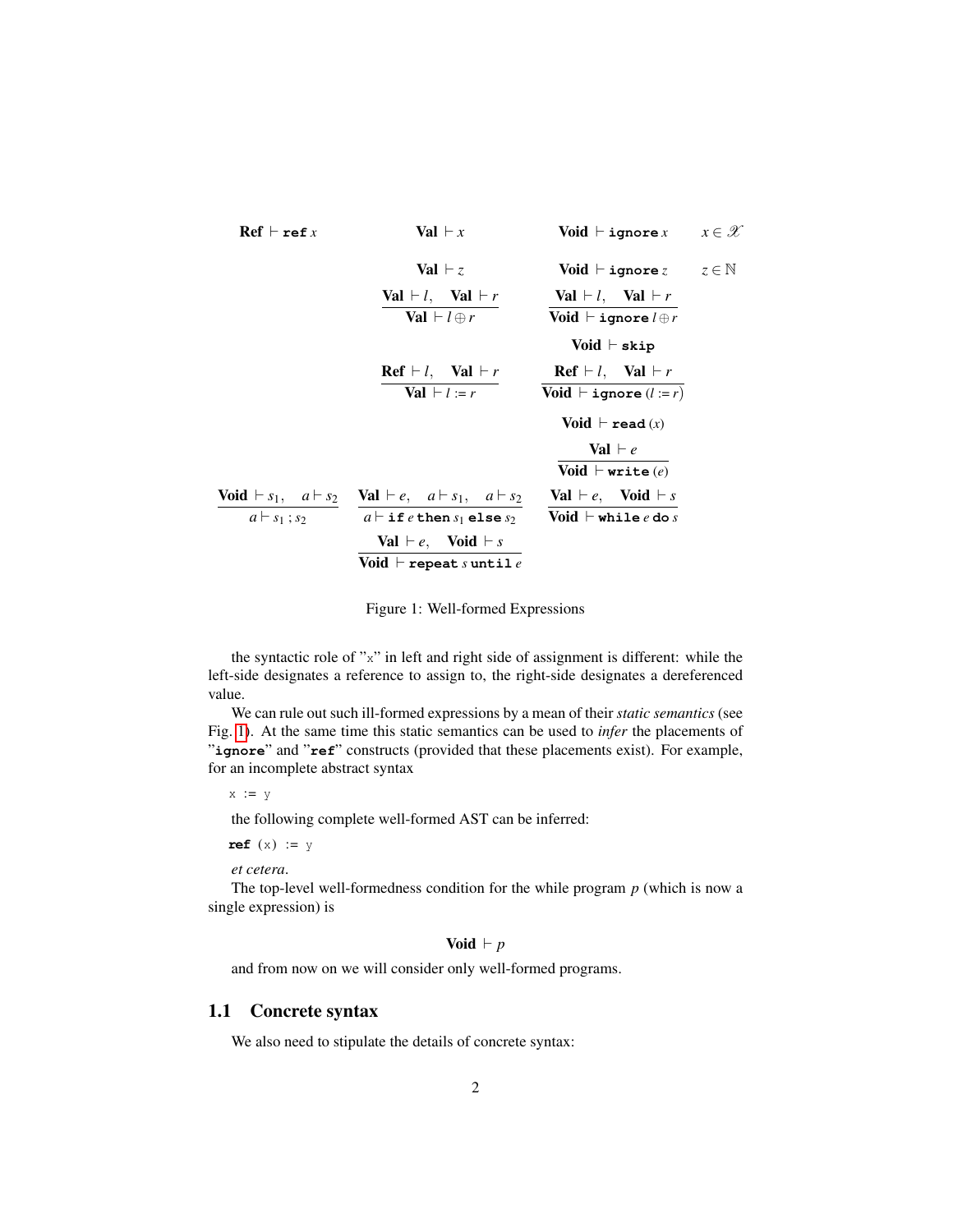- we treat assignment  $(:=)$  and sequencing  $(:)$  as right-associative binary operators;
- the precedence level of assignment is less than that for " !! ", and the precedence level of sequencing is less than that for assignment;
- in the repeat-until construct "**until**" has a higher precedence than ";".

These rules can be demonstrated by the following examples:

| syntactic form      | meaning                                                                            |
|---------------------|------------------------------------------------------------------------------------|
| $x := y := 3$       | $x := (y := 3)$                                                                    |
| $x := y$ ; $y := z$ | $(x := y); (y := z)$                                                               |
|                     | repeat read (x) until x != 0; write (x) (repeat read (x) until x != 0); write (x)) |

## 1.2 Semantics

The semantics for the language is given in the form of big-step operational semantics. Note, since we have only one syntactic category in principle we do not need different type of arrows; we however define an additional arrow "⇒∗" to denote the semantics of a list of expressions evaluated one after another.

Another observation concerns the type of arrows. In previous case we had two arrows (one for expressions and another for statements) of different types. Now, however, we have a single syntactic category, which means that constructs which used to be expressions now have side effects, and constructs used to be statements now have values. Having said that, we denote the arrows as the following relations:

$$
\Rightarrow \subseteq \mathscr{C} \times \mathscr{E} \times (\mathscr{C} \times \mathscr{V})
$$
  

$$
\Rightarrow^* \subseteq \mathscr{C} \times \mathscr{E}^* \times (\mathscr{C} \times \mathscr{V}^*)
$$

where  $\mathcal V$  is the set of *values*:

$$
\mathscr{V} = \mathbb{Z} \mid \text{ref } \mathscr{X} \mid \bot
$$

Note, we need to extend the values from plain integer numbers, adding a "no-value"  $(\perp)$  and a reference to a variable (ref).

First we define an auxilliary relation "⇒∗":

$$
c \stackrel{\mathbf{E}}{\Longrightarrow}_{*} \langle c, \mathbf{E} \rangle \qquad \qquad \text{[ExpR}_{\varepsilon}^*]
$$

$$
\frac{c \xrightarrow{e} \langle c', v \rangle, \quad c' \xrightarrow{\omega} \langle c'', \psi \rangle}{c \xrightarrow{e \omega} \langle c'', v \psi \rangle}
$$
 [Expr\*]

The semantics for expressions is presented on Fig. [2.](#page-3-0)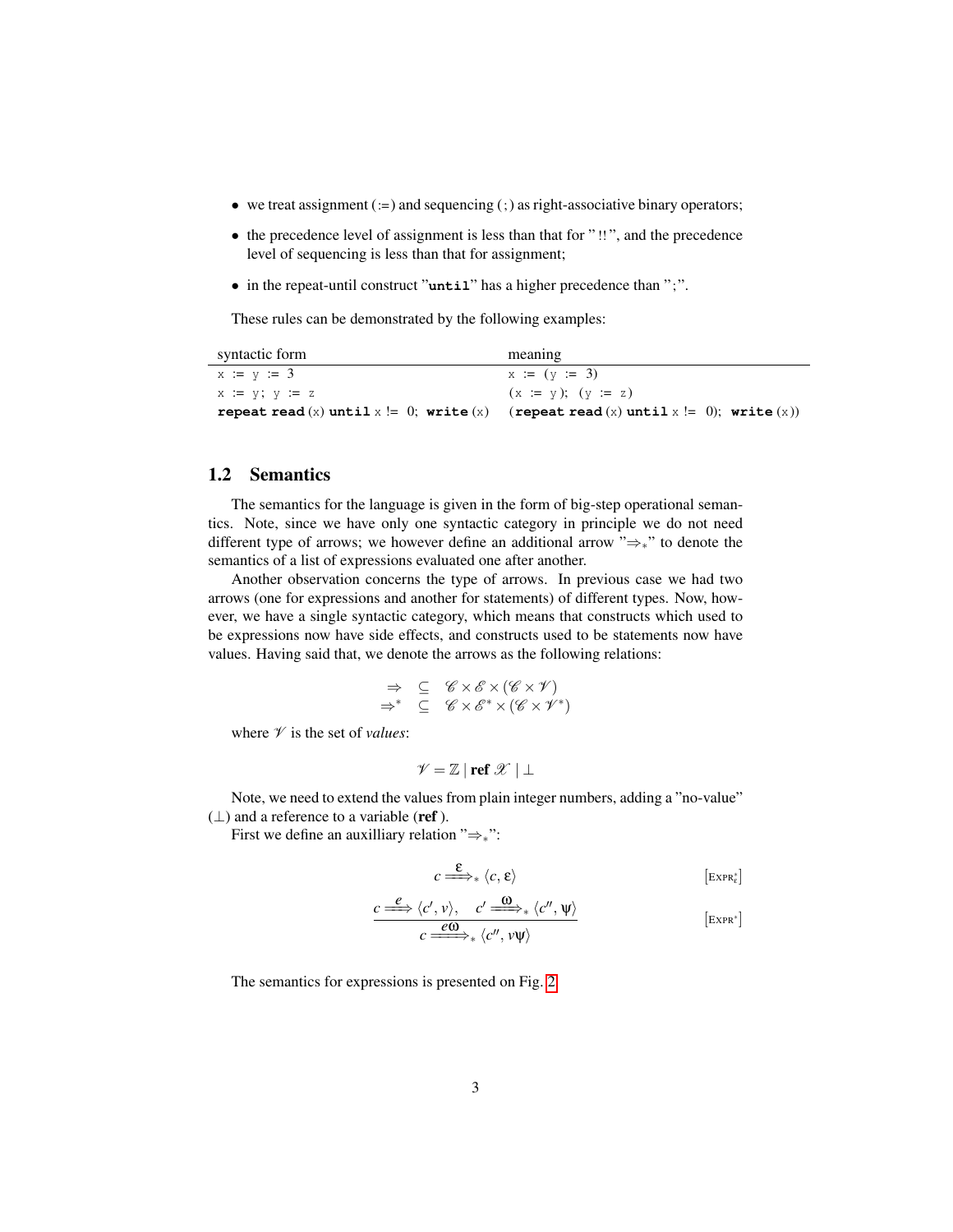$$
c \stackrel{Z}{\Longrightarrow} \langle c, z \rangle \qquad \qquad \text{[consr]}
$$

$$
\langle \sigma, \omega \rangle \stackrel{x}{\Longrightarrow} \langle \langle \sigma, \omega \rangle, \sigma x \rangle \qquad [Var]
$$

<span id="page-3-0"></span>
$$
c \xrightarrow{\mathbf{ref}\,x} \langle c, \mathbf{ref}\,x \rangle
$$
\n[REF]

$$
\frac{c \xrightarrow{lr} \langle c', wv \rangle}{c \xrightarrow{l \oplus r} \langle c', w \otimes v \rangle}
$$
 [BinoP]

$$
c \xrightarrow{\text{skip}} \langle c, \perp \rangle
$$
 [sur]

$$
\frac{c \xrightarrow{tr}}{c \xrightarrow{1; r} \langle \langle \sigma, \omega \rangle, [\text{ref } x][v] \rangle} \qquad [\text{Assson}]
$$
\n
$$
\overline{c \xrightarrow{1; r} \langle \langle \sigma[x \leftarrow v], \omega \rangle, v \rangle} \qquad [\text{Assson}]
$$

$$
\frac{\langle z, \omega' \rangle = \text{read } \omega}{\langle \sigma, \omega \rangle \xrightarrow{\text{read } (x)} \langle \langle \sigma[x \leftarrow z], \omega' \rangle, \bot \rangle} \qquad [\text{Real}]
$$

$$
\dfrac{\langle \sigma, \omega \rangle \stackrel{\ell}{\Longrightarrow} \langle \langle \sigma', \omega' \rangle, \nu \rangle}{\langle \sigma, \omega \rangle \xrightarrow{\text{write } (e)} \langle \langle \sigma', \text{write } \nu \omega' \rangle, \bot \rangle} \qquad \qquad [\text{write}]
$$

$$
\frac{c_1 \xrightarrow{S_1} \langle c', v \rangle, \quad c' \xrightarrow{S_2} c_2}{c_1 \xrightarrow{S_1 : S_2} c_2} \qquad [seq]
$$

$$
c_1 \xrightarrow{e} c_2
$$
\n
$$
c \xrightarrow{e} \langle c', n \rangle, \quad n \neq 0, \quad c' \xrightarrow{S_1} c''
$$
\n
$$
c \xrightarrow{\text{if } e \text{ then } S_1 \text{ else } S_2} c''
$$
\n[IF-TRUE]

$$
c \xrightarrow{e} \langle c', 0 \rangle, \quad c' \xrightarrow{S_2} c''
$$
  

$$
c \xrightarrow{\text{if } e \text{ then } S_1 \text{ else } S_2} c''
$$
  
[IF-FALSE]

$$
\frac{c \stackrel{e}{\Longrightarrow} \langle c', n \rangle, \quad n \neq 0, \quad c' \stackrel{S}{\Longrightarrow} \langle c'', v \rangle, \quad c'' \stackrel{\text{while } e \text{ do } S}{\Longrightarrow} c'''}{c \stackrel{\text{while } e \text{ do } S}{\Longrightarrow} c'''} \qquad \text{[While-True]}
$$

$$
c \xrightarrow{e} \langle c', 0 \rangle
$$
  
\n
$$
c \xrightarrow{\text{while } e \text{ do } S} \langle c', \perp \rangle
$$
  
\n
$$
\xrightarrow{c} \xrightarrow{S; \text{while } e \text{ == 0 do } S} c'
$$
  
\n
$$
\xrightarrow{c \text{repeat} S \text{ until } e} c'
$$
  
\n[REPEAT]